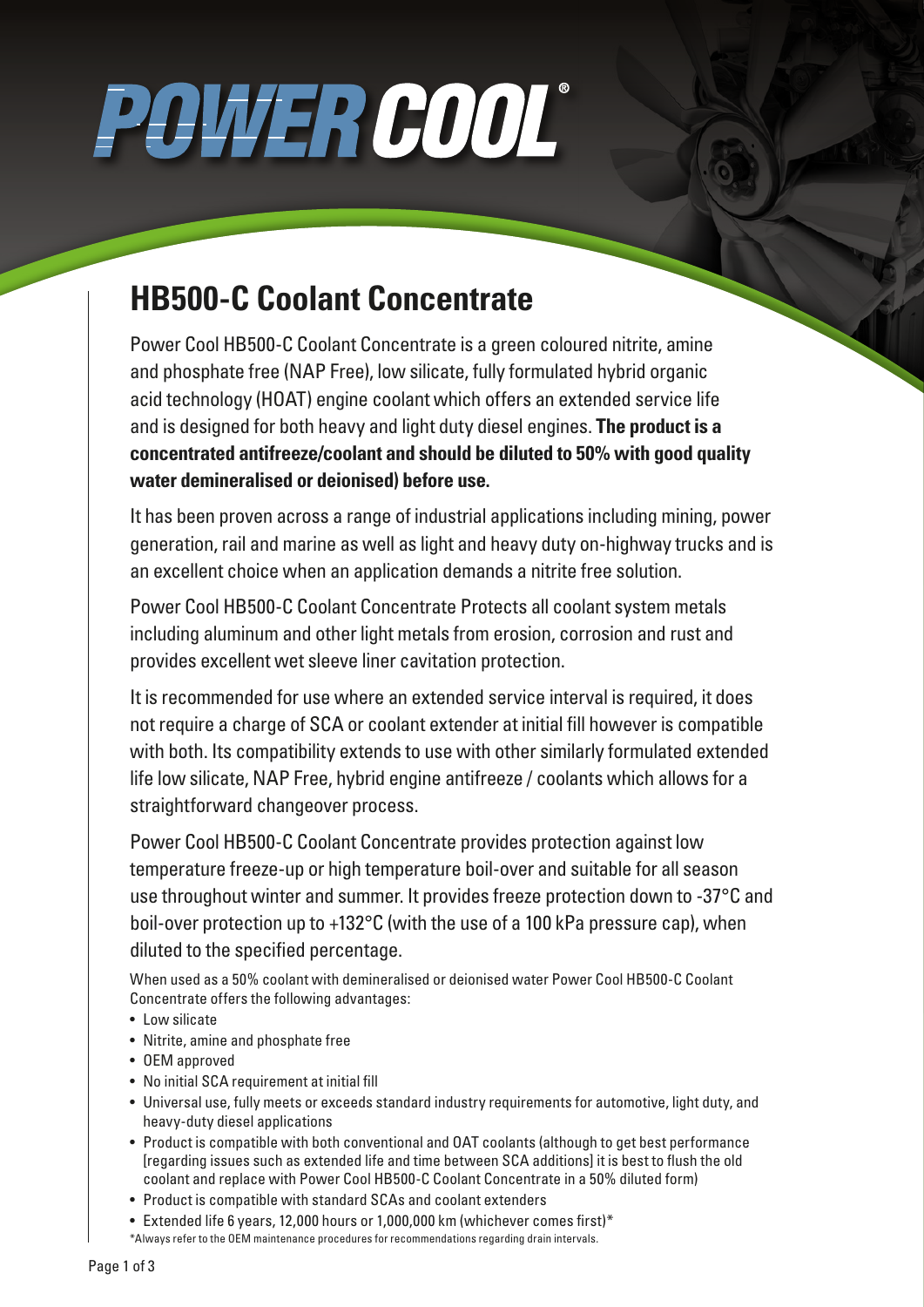### POWER COOL®

#### **Power Cool HB500-C Concentrate Approvals & Specifications**

**Recommended and suitable for use where the following engine coolant specifications are required:**

| • ASTM D3306, D4985, D6210-10, D7583   • GM 1825M, 1899M |                     | $\bullet\,$ MTU MTL 5048 $\,$ |
|----------------------------------------------------------|---------------------|-------------------------------|
| • AS/NZS 2108:2004 Type A                                | $\bullet$ JIS K2234 | $\bullet$ Saab/Scania 6901    |
| • Cummins 3666132                                        | $\bullet$ MAN 324   | • Renault Type D              |
| • DDC 7SE 298, 93K217                                    | • MB DBL 7700.00    | $\bullet$ VW TL 774C          |

**Power Cool HB500-C is approved by the following OEM (Refer to OEM specifications and maintenance procedures for correct use):**

#### *• mtu*

**Power Cool HB500-C Coolant Concentrate provides excellent value as a light metal compatible, universal, long life engine coolant suitable for mixed fleet applications. Along with this value, Penske Australia offers you the following advantages:**

- Reliable supply
- Consistent high-quality product
- Unsurpassed technology
- Valuable technical service backup
- Education on safe use and product management to reduce operating costs

For more information on Power Cool Engine Coolants for your application contact your local Penske branch or representative.

| <b>Metal Type</b> | <b>ASTM D 1384</b><br><b>Glassware Corrosion</b> |            | <b>ASTM D 2570</b><br><b>Simulated Service</b> |            |
|-------------------|--------------------------------------------------|------------|------------------------------------------------|------------|
|                   | <b>Test Results<sup>1</sup></b>                  | Max. Spec. | <b>Test Results<sup>1</sup></b>                | Max. Spec. |
| Copper            | 1.5                                              | 10         | 1.4                                            | 20         |
| Solder            | 2.5                                              | 15         | 3.2                                            | 60         |
| <b>Brass</b>      | 1.5                                              | 10         | 1.8                                            | 20         |
| Steel             | 1.0                                              | 10         | 0.4                                            | 20         |
| Cast Iron         | 1.0                                              | 10         | 0.8                                            | 20         |
| Aluminium         | 1.0                                              | 15         | 1.1                                            | 60         |

### **Power Cool HB500-C Coolant Concentrate Performance Testing**

| <b>Test</b>                                                                | Test Results <sup>1</sup> | <b>Specification</b> |
|----------------------------------------------------------------------------|---------------------------|----------------------|
| ASTM D4340 Heat Rejecting Aluminum<br>Corrosion (mg/cm <sup>2</sup> /week) | 0.27                      | $1.0$ Max.           |
| ASTM D2809 Aluminum Water Pump<br>Cavitation - Erosion Corrosion Rating    | $9-10$                    | 8 Min.               |

<sup>1</sup> Weight loss per coupon in milligrams. Values are for coolant made from virgin ethylene glycol and diluted to 50% with demineralised or deionised water.